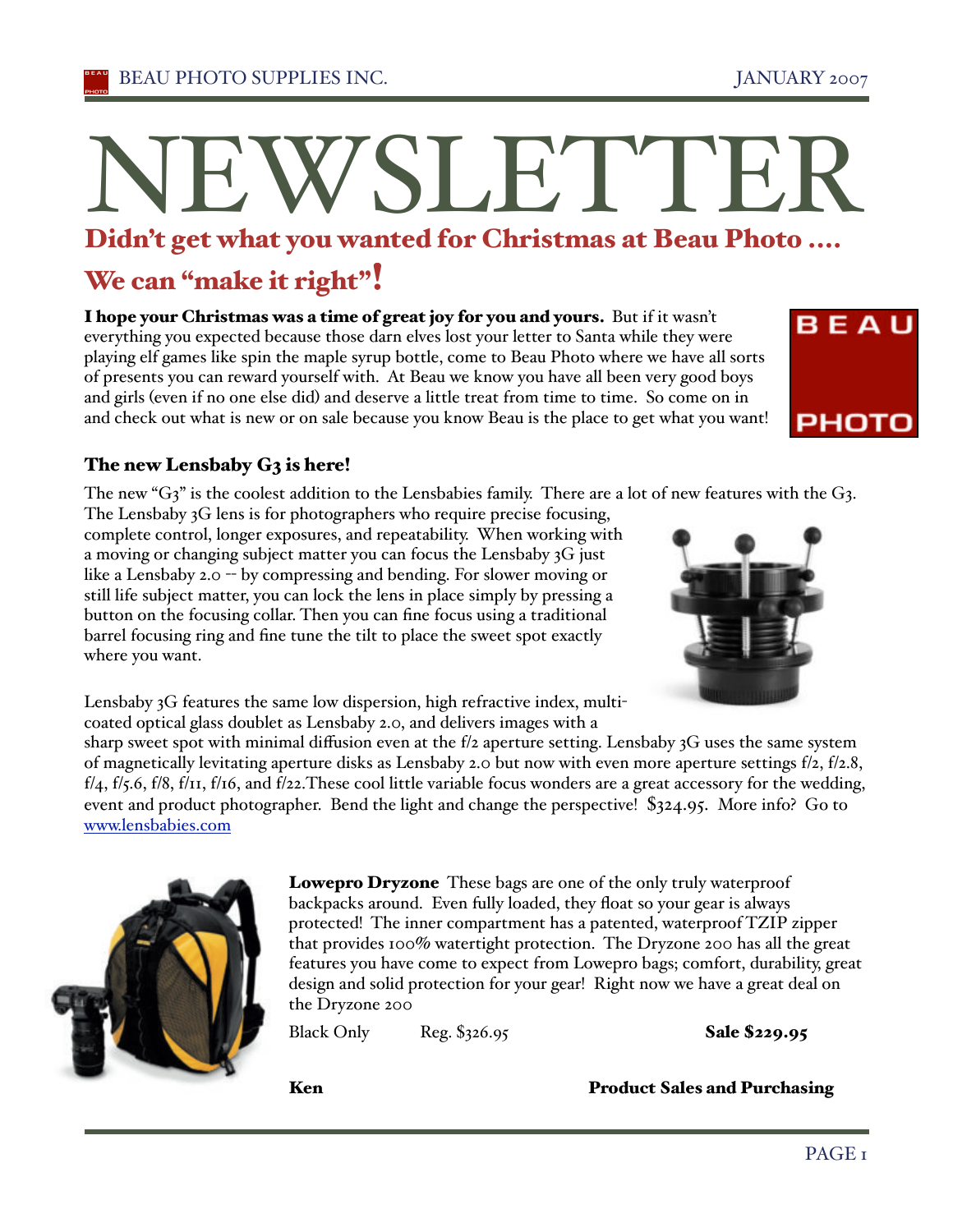# Renaissance and Renaissance the Book

# An Evening with Renaissance Rescheduled

As most of you may remember we had to cancel our Renaissance night that was scheduled for the end of November due to the unusually large snowfall that we received and the ensuing road conditions. This is just a reminder that we have rescheduled this event for Wednesday, January 10, 2007 from 4:00pm until 7:00pm. Please come and enjoy some tapas and festive spirits while



you view our full selection of Renaissance Albums. We will be offering demonstrations of the Soho Styler design software throughout the evening. Please RSVP by Monday, January 8, 2007.

## New Year, New Prices

The New Year means new Renaissance pricing. We have just been notified by our supplier that some of the Renaissance Albums have increased in price. New price lists are now available, therefore please request your copy of these changes so that you can update your prices accordingly.

For more information please call Deborah or Barb. RSVP by January 8, 2007

# Deborah Renaissance Album Sales

# FILM AND PAPER NEWS

# Get your hands on some recently expired films for the new year at 25% off!

| Agfa Optima 400 135-36, Exp. 11/06: Reg: \$8.55      | <b>Now: \$6.41</b>  |
|------------------------------------------------------|---------------------|
| Fuji Pro 160S 220 Pro Pack, Exp. 11/06: Reg: \$71.66 | Now: \$53.75        |
| Fuji 64T 4x5 10 shts, Exp. 12/06: Reg: \$30.63       | <b>Now: \$22.97</b> |
| Fuji 64T 120 (singles) Exp. 10/06: Reg: \$7.65       | Now: \$5.73         |
| Velvia 100 F 4x5 10 shts, Exp. 10/06: Reg: \$31.42   | Now: \$23.57        |
| Velvia 100 F 4x5 50 shts, Exp. 10/06: Reg: \$132.77  | Now: \$99.58        |
| Fuji Neopan Acros 100 135-36, Exp. 11/06 \$6.31      | <b>Now: \$4.73</b>  |

Crystal Film Department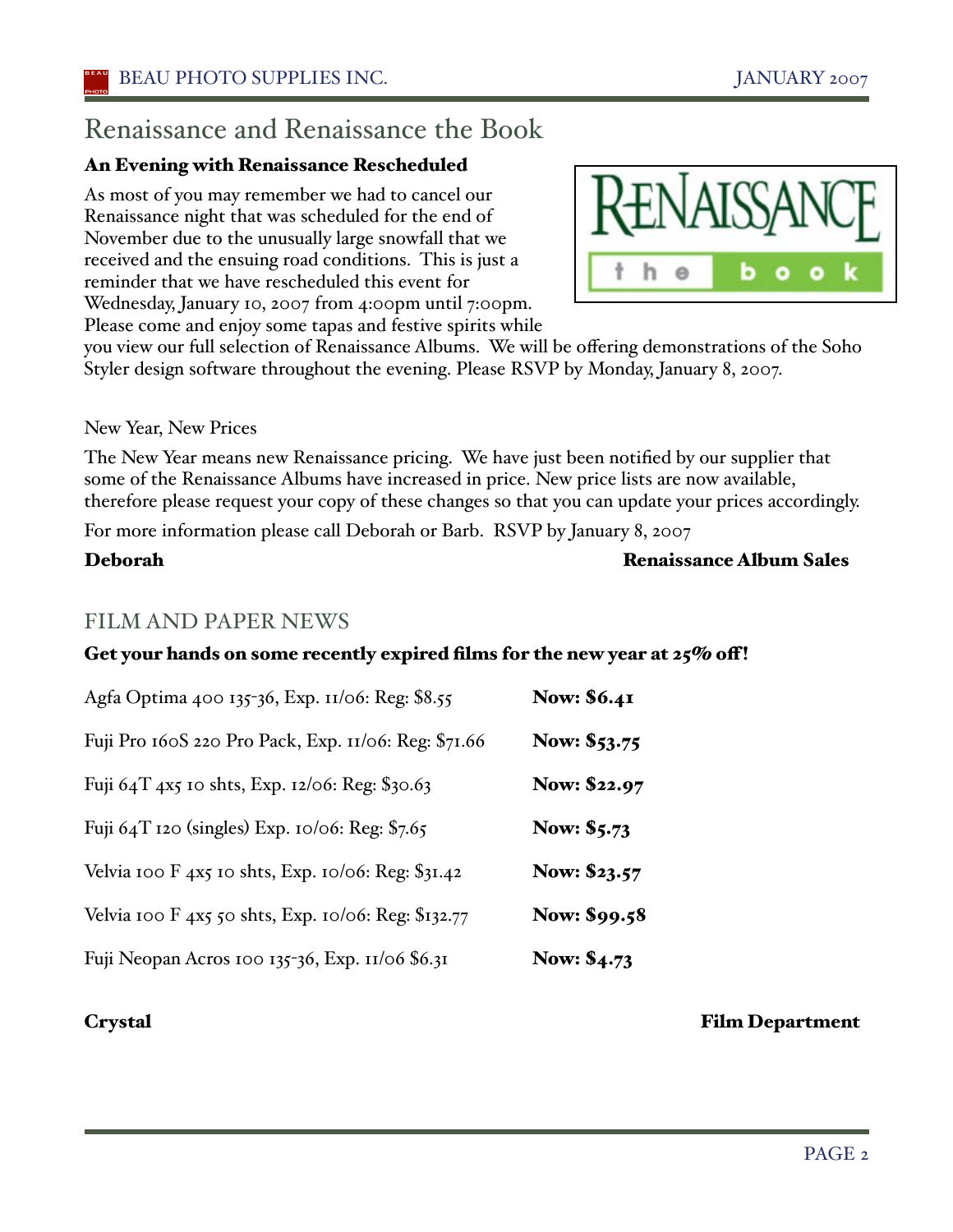# Pro Sales News...

## Nikon has lowered its prices!

Nikon has dropped the price of the D200 once again, the new price is \$1799.00.

We are now stocking more **Dynalite** power packs and heads. The 1000wi (with built in Pocket Wizard receiver) pack is selling for \$1687.39. The 4040 heads are \$719.71. Look for more Dynalite promotions in the next newsletter.

We also have several new items in our used department. Like 3 new 80-200 f2.8 Nikor lenses starting at \$549.00. If you want to step back or up to 4x5 we have several to choose from and some great deals. We even have an 8x10 wooden camera with 4 holders for \$1400.00.

Keep an eye on the Canon website for after Christmas promotions that can be used with your purchase here at Beau.

Have a great holiday and good luck in the new year.

# Profoto Night

We will be having a **Profoto** night on **January 25th** from 4 PM to  $7PM$ . Mark it down on your calendar, RSVP and then come out for pizza and refreshments and learn something new about the great products offered by Profoto.

### RENTAL NEWS!

### Happy New Year!

Well the new year is a time for new things so I thought I'd find something new to put into rentals! We've just received some egg crates for our Chimera softboxes. No, nothing to do with breakfast, egg crates (in case you're unsure) are grids for softboxes. We've got 40 deg. grids in small, medium, and large sizes. They are great for controlling the spread of light while using softboxes and are useful in many different situations.

We've also got some more grip to supplement what we've already got. Some new flags, scrims, a 12x12 silk and frame, and other odds and ends. We finally replaced our poor old fog machine with a shiny new LeMaitre Show Fogger. It has variable control fog output, a remote cord, and is easy to use. Also watch for a new Canon fisheye to arrive in the new year. Now that a lot of people are using Canon digital cameras, we thought a fisheye lens would be a fun addition to our ever expanding lineup of Canon lenses. And finally, new to rentals (although, otherwise not quite new, it actually used to be our demo) we have a Nikon Coolscan 8000 medium format film scanner. It is a 4000 dpi true optical resolution scanner with all the great features of Nikon Scan software like Digital ICE™, Digital ROC™, and Digital GEM™. It is capable of scanning 35mm slides and negs, 6x4.5, 6x6, 6x7, and 6x9 medium format negs and transparencies. The only significant difference between the Coolscsan 8000 (the cool new rental scanner!) and the 9000 is speed, the 9000 does a faster scan, but iťs only marginally better in quality, and having the 8000 scanner means a cheaper rental for you!

Have a happy holiday and may everyone have the willpower to keep any new years resolutions they may make!

Kathy Rentals

Ron Pro Sales





**The Light Shaping Company**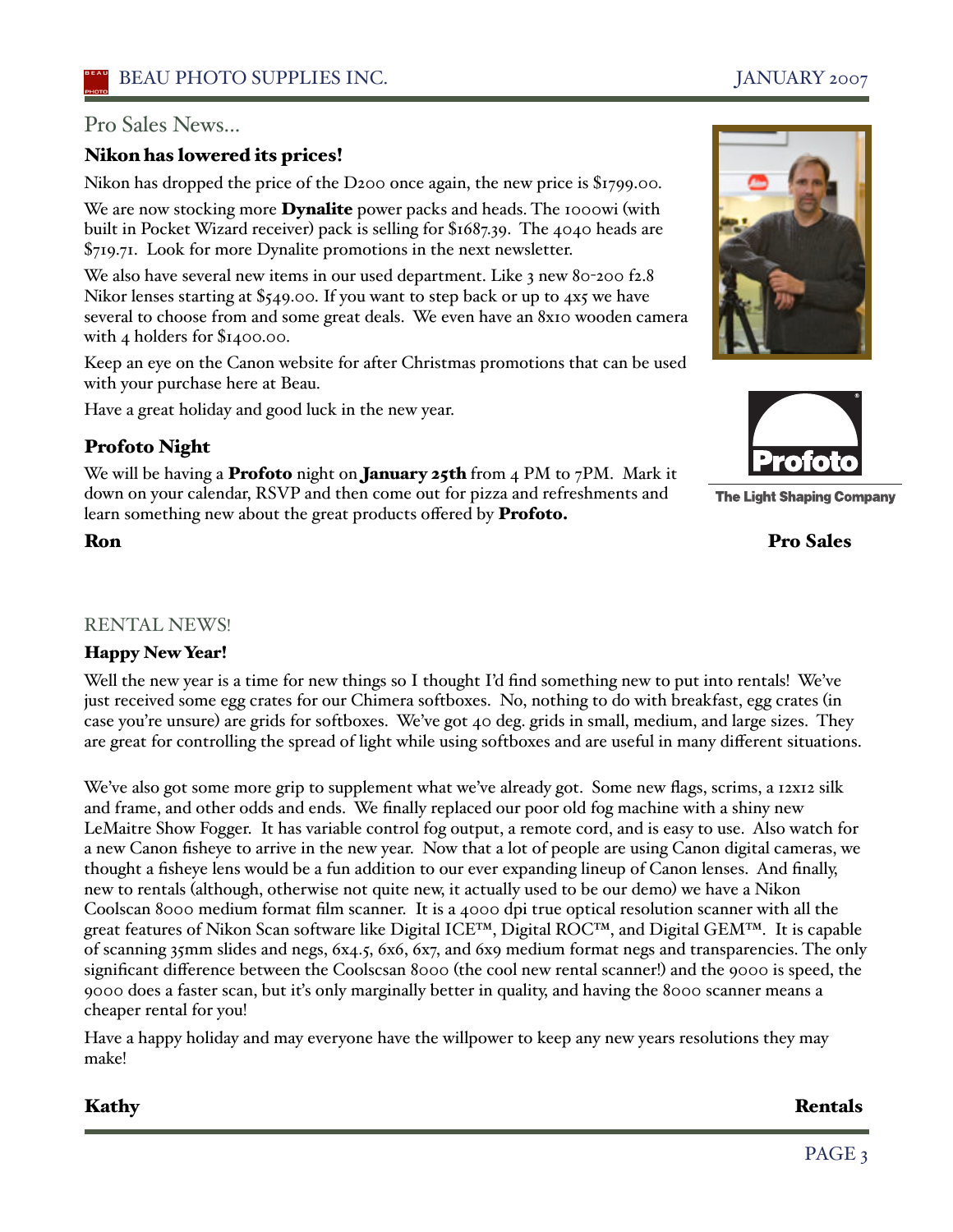# DIGITAL NEWS

# \*NEW\* Epson P-3000 / P-5000 (\$599 / \$849)

The new P-3000 is an upgraded version of Epson's previous P-2000 Multimedia Storage Viewer. Whaťs new? Well apart from a newly designed and more ergonomic enclosure and controls, the P-3000 also sports an improved LCD display, better battery life and hugely improved download speeds, on the order of 4 times as fast as the P-2000! In addition, during my testing I managed to download twenty 1Gb 133x Lexar CF cards on the very first charge! After a few charge and discharge cycles, the battery will likely improve further as well.



When playing back photos, improvements include both flashing highlight overexposure warnings as well as shadow underexposure warnings. As an added benefit, the P -3000 also continues to show the flashing over/under exposure warnings even when zoomed in on an image, so small critical areas in your photo can be examined for shadow/highlight clipping – something no digital SLR can do as far as I am aware. Finally, the P-3000 supports viewing of most raw files from virtually all common digital SLRs and will even allow zooming on certain raw file formats.

The P-3000 has a 40Gb hard drive and its big brother, the P-5000, boasts an 80Gb drive. We have stock on both, so if you were disappointed with your Christmas presents for 2006, why don't you buy yourself a really nice New Year's gift!

Apple MacBook Pro (Core 2 Duo) Laptop – starting at \$2199

Just a quick note describing some personal experiences with Apple's latest line of professional laptops: I recently decided to upgrade from an old dual-processor 1.25GHz G4 Macintosh tower with 2Gb of RAM to a brand-spanking new 15.4" MacBook Pro (Core 2 Duo) with a dual-core Intel processor and 2Gb of RAM. The most frequent question I get is from people wondering how useable Photoshop CS2 is on these new machines, since it is still a PowerPC application running emulated on Intel processors using Apple's "Rosetta" translation software.

Well I can report that with OS X v10.4.8 and lots of RAM, even CS<sub>2</sub> is very speedy indeed on these new machines. In fact, in virtually everything other than initially launching CS2, the new Core 2 Duo MacBook Pro blows by my old dual G4, sometimes by a very wide margin! Now although my Dual G4 was "obsolete" and several years discontinued, it was no slouch when it came to Photoshop CS2. I routinely worked on 300-500Mb plus film scans and the machine never felt like it was "breathing" all that hard, although things were certainly not instantaneous with really large